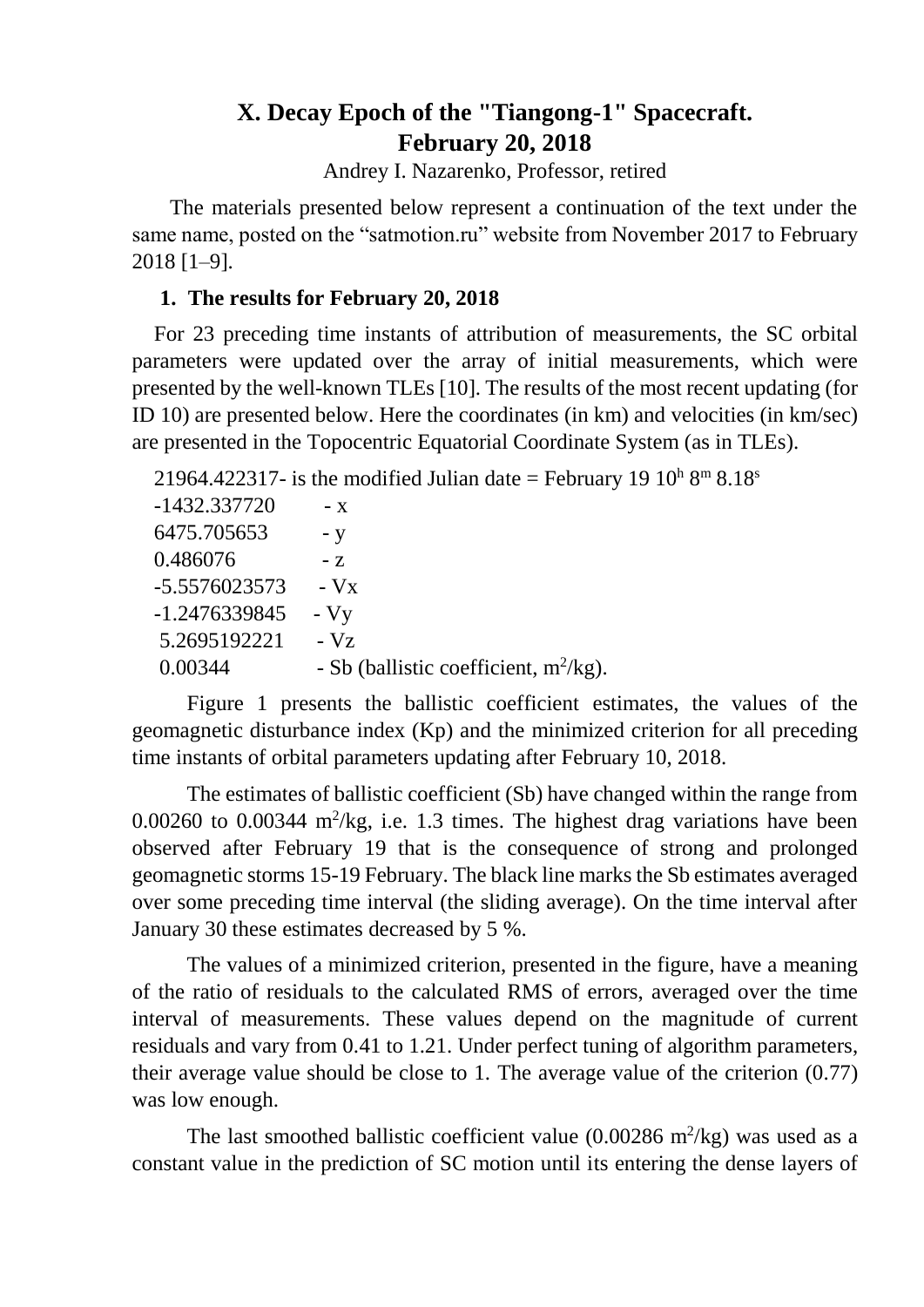the atmosphere. The relevant prediction results for the aforementioned initial data (ID 10) are shown in figure 2.



### Reentry Information. **Tianging-1 is predicted to reenter on April 4, 2018 ±3 days.**

Figure 3 presents the results of all 48 preceding determinations of Tiangong-1 SC reentry time after February 01. The average value of reentry time is  $\approx$  April 04. Deviations from the average value do not exceed 10% of remaining lifetime. The RMS of errors amounted **1.6%**, which is several times lower than the traditional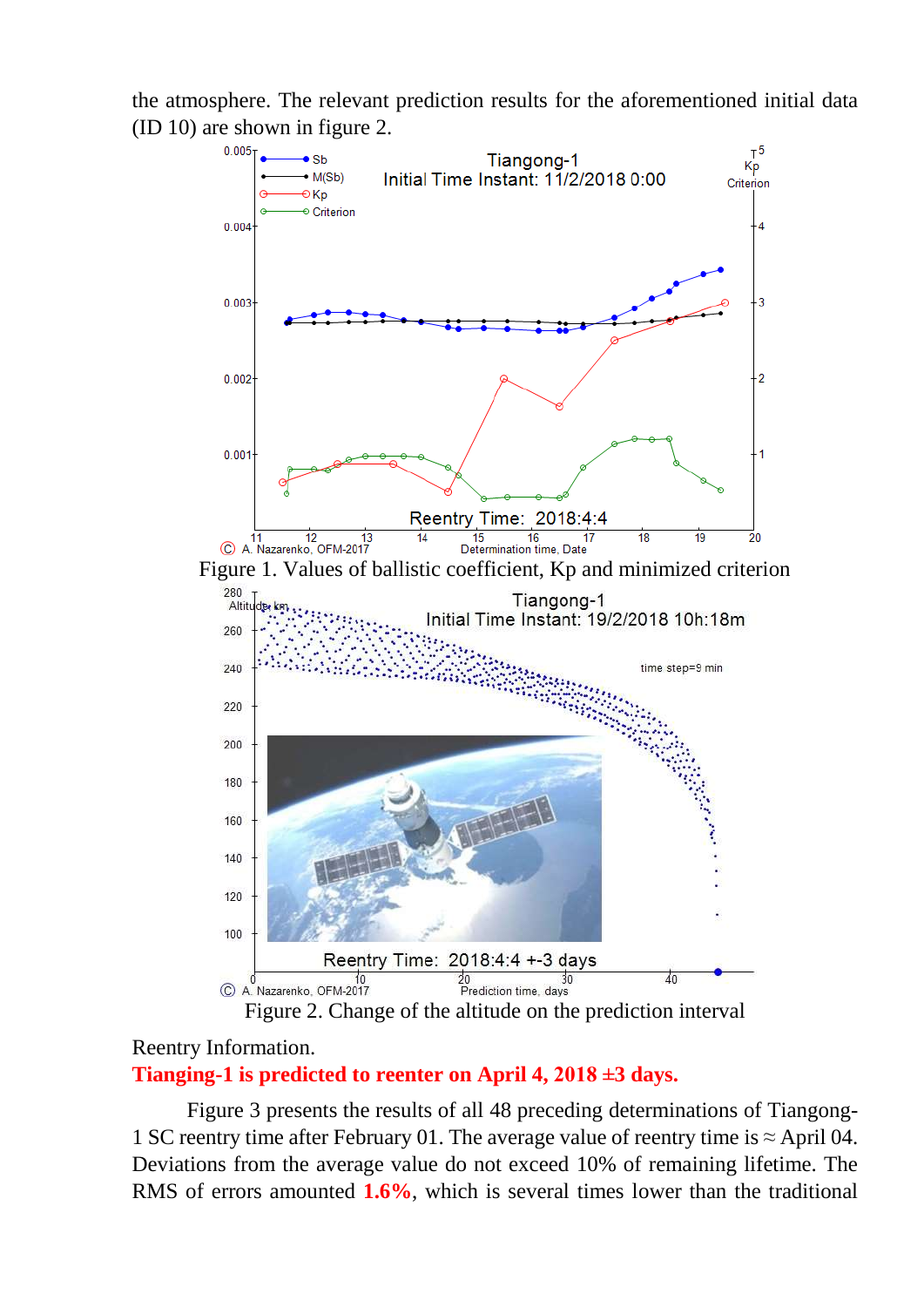estimates of errors. Reduction of reentry time after February 01 is the consequence of the impact of geomagnetic storms.



## **2. Recent publication of other authors**

**а**) Aerospace Corporation

**Reentry Information**

### Tiangong-1 is predicted to reenter in **early April 2018**  $\pm$  1.5 weeks<sup>\*</sup>.

This prediction was performed by The Aerospace Corporation on 2018 February 14.

|         | DECAY DATA:  |           | -              |                  |                     |             |
|---------|--------------|-----------|----------------|------------------|---------------------|-------------|
| Show 10 |              |           | entries        |                  |                     |             |
|         | NORAD CAT ID | SATNAME   | <b>INTLDES</b> | <b>COUNTRY</b>   | <b>MSG EPOCH</b>    | <b>DECA</b> |
| 37038   |              | THANDROOM | DRee RESA      | DDC <sup>3</sup> | 3840 64.54 43-35-00 | 7640        |

|  | b) Space-Track data [10] |  |  |
|--|--------------------------|--|--|
|--|--------------------------|--|--|

| <b>INTLDES</b><br><b>COUNTRY</b><br>PRC<br>2011-053A | <b>MSG EPOCH</b>                                                 | <b>DECAY EPOCH</b> | <b>RCS</b><br>۵ | <b>SOURCE</b> | <b>TLE</b> | Type<br>٠                |
|------------------------------------------------------|------------------------------------------------------------------|--------------------|-----------------|---------------|------------|--------------------------|
|                                                      |                                                                  |                    |                 |               |            |                          |
|                                                      | 2018-01-31 17:25:58                                              | 2018-03-12 0:00:00 | LARGE           | 60day msq     | TLE        | Prediction               |
| PRC<br>2011-053A                                     | 2018-01-24 16:00:44                                              | 2018-03-12 0:00:00 | LARGE           | 60day msg     | TLE        | Prediction               |
| PRC<br>2011-053A                                     | 2017-12-27 16:48:42                                              | 2018-02-22 0:00:00 | LARGE           | 60day msq     | TLE        | Prediction               |
| <b>INTLDES</b><br>COUNTRY                            | MSG EPOCH                                                        | DECAY EPOCH        | RCS             | SOURCE        |            | Type                     |
|                                                      | Showing 1 to 3 of 3 entries (filtered from 57,921 total entries) |                    |                 |               |            | First<br><b>Previous</b> |

**c**) Data by V.S. Yurasov (private message).

 The TLE processing results over the preceding week interval and the forecast of the SC motion until reentry: